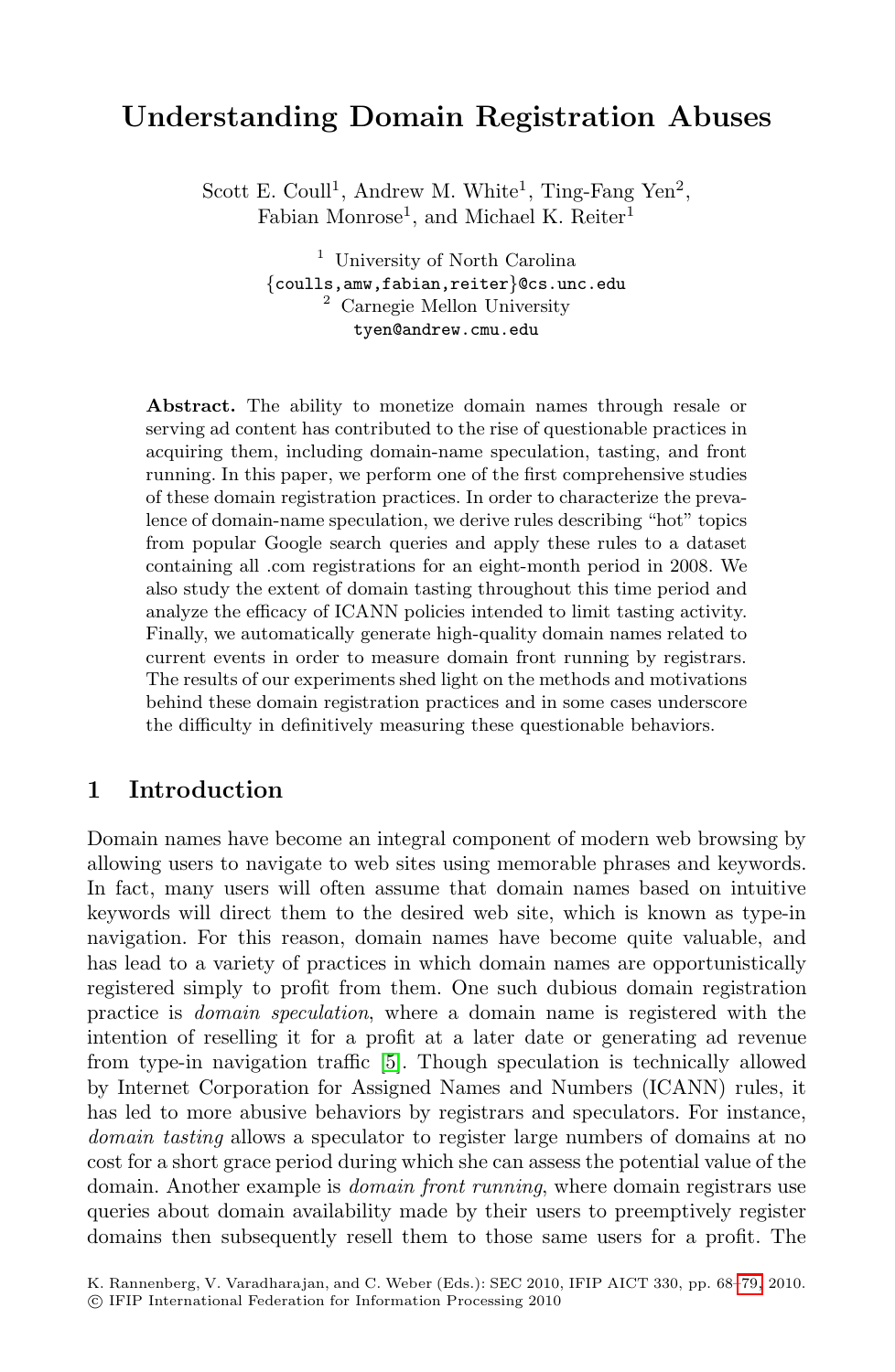security problem underlying these behaviors is not unlike that presented by spam during its emergence, in that both activities take advantage of loopholes in existing policy to profit from unintended uses of the systems they abuse. While the security and legal communities have identified certain behaviors as clear abuses of the registration process, the practices and impact of domain speculation, tasting, and front running are still not well-understood.

In this paper, we perform the first in-depth study of questionable domain name registration activity, including a characterization of domain speculation, an analysis of the prevalence of domain tasting, an investigation of the possibility of domain front running by popular domain registrars, and an analysis of the impact of ICANN policies on these abusive behaviors. Specifically, we use popular search terms provided by Google to develop association rules that describe keywords that are likely to occur together in domain names related to current events and "hot" topics. These association rules are then used to generate regular expressions that allow us to search over all .com registrations collected by VeriSign over an eight-month period for evidence of domain speculation. They also allow us to automatically generate quality domain names when measuring domain front-running activities. Our results shed light on the motivations underlying abusive registration practices and the difficulties faced in accurately measuring their prevalence.

### **2 [R](#page-11-2)elated Work**

The inherent importance of the Domain Name Service (DNS) in enabling navigation of the w[eb](#page-1-0) makes it a natural target for attackers seeking to misdirect users to malicious web sites. Due to their prevalence and potential impact on users, these misdirection attacks have been widely studied. For example, a handful of recent studies have focused on measuring the prevalence of typosquatting, [8,3,6] and homograph [4] attacks, which take advantage of the user's inability to differentiate the intended domain name from what appears on the screen. Unfortunately, studies of the less malicious, yet still questionable, domain registration activities that we examine in this paper appear to be limited primarily to a series of status reports by ICANN<sup>1</sup>. Their analysis of domain tasting examines the use of the five-day add grace period between June 2008 and August 2009. Overall, they observed a significant decrease in tasting activity after a temporary provision was instituted in July 2008 that limited registrars to a relatively small number of no-cost registration deletions. Similarly, their preliminary state[ment](https://st.icann.org/reg-abuse-wg/) [on](https://st.icann.org/reg-abuse-wg/) [domain](https://st.icann.org/reg-abuse-wg/) [front](https://st.icann.org/reg-abuse-wg/) [run](https://st.icann.org/reg-abuse-wg/)ning activities based on user complaints found that the majority of claims were due to user error or oversights during the registration process. A follow up ICANN report using a study of 100 randomly generated domains found no evidence of front-running activity by registrars. The obvious limitations of that investigation are its relatively small scale and the use of randomly generated names that were easy to identify and ignore.

<span id="page-1-0"></span><sup>1</sup> *c.f.,* https://st.icann.org/reg-abuse-wg/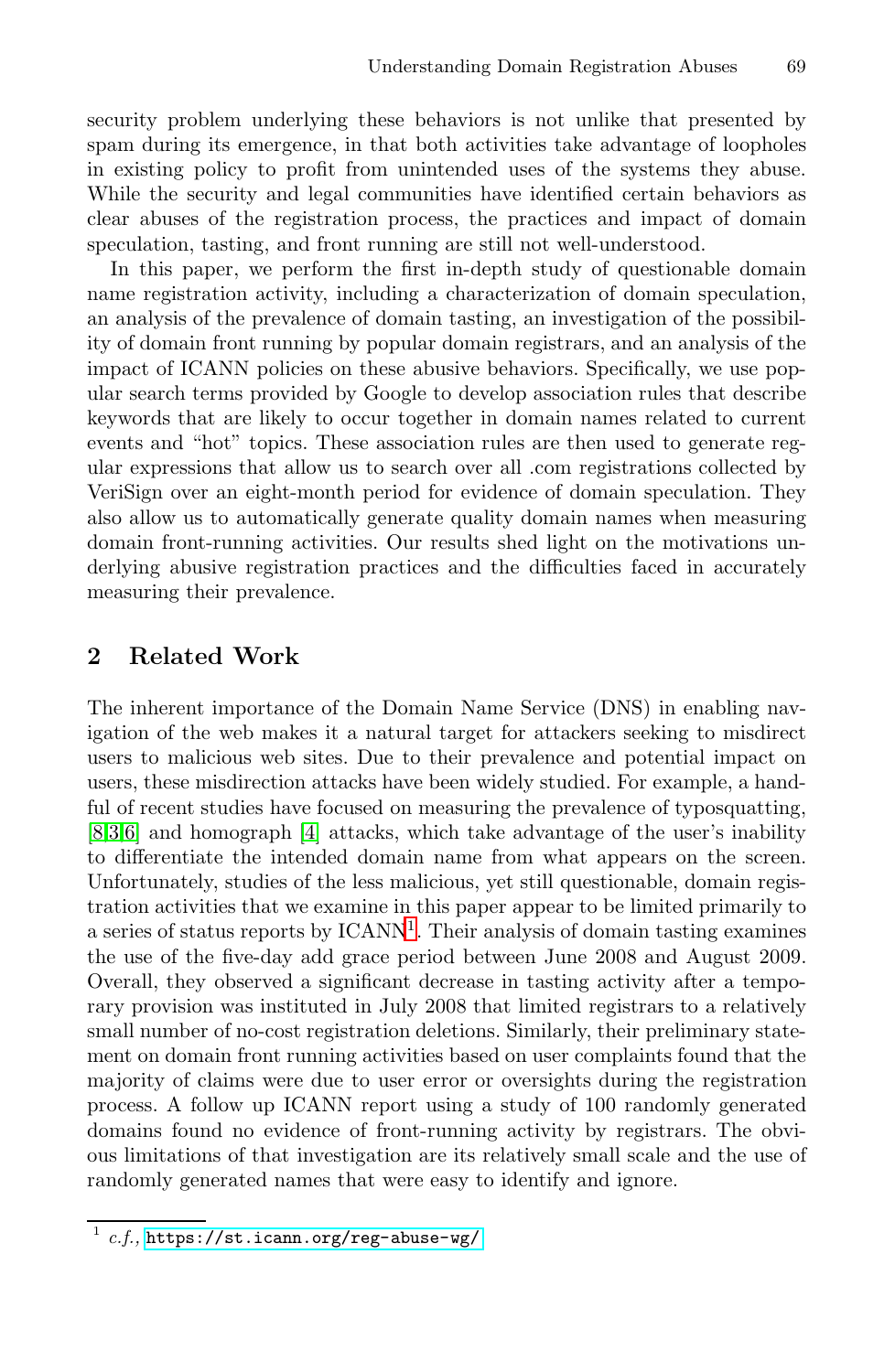# <span id="page-2-0"></span>**3 Preliminaries**

To successfully achieve our goals we need to overcome two challenges. The first lies in decomposing Google search queries about a given topic into combinations of keywords that are likely to appear in domain names related to that topic. Broadly speaking, we assume that the searches that users make on Google about an event or topic are closely related to the domain names they would navigate to using type-in navigation. These type-in navigation domains are prime targets of domain squatters and front runners, and therefore the focus of our investigation. The second challenge lies in developing a method for determining which domains are pertinent to our study. Before proceeding further, we describe the data sources and methods used to address these challenges.

*Data Sources.* For our study, we make use of a variety of data sources, including both historical domain name registration data and longitudinal information on Google search query popularity. Our historical analysis of domain name registrations is based on data obtained from VeriSign containing 62,605,314 distinct .com domain registration events from March 7, 2008 to October 31, 2008. The VeriSign data contains domain names, their associated name servers, and the date of each registration event. The data also contains information about deregistration events, which we use in our analysis of domain tasting behaviors. For the remainder of the paper, we refer to the set of all domain name registrations contained in the VeriSign data set as the *background* set.

Furthermore, in order to gain a sense of the popularity of various topics or events, we make use of data provided by Google via its Insights for Search and Trends services. These services rank the top searches made by users over a given time frame, and provide up to ten related searches for each. Our methods assume that these queries adequately represent the hot topics that caused their increase in popularity in the Google search engine, and that this increase in search popularity is an indicator of the desirability of domains related to the hot topic. In our stud[y,](#page-11-3) we use the Insights for Search service to derive rules used to search for domains in our VeriSign data, while the Trends service provides realtime search rankings that are used to generate high-quality domains names to be used in our domain front-running experiment. A *topic* in our study is defined to be a top ranked search, along with its ten related searches.

*Association Rule Mining.* To decompose each search query into combinations of keywords that best represent the topics associated with them, we apply association rule mining techniques [1]. These techniques consider an itemset  $I = \{i_1, \ldots, i_m\}$  containing all items that can be found in a transaction, and a transaction set  $T = \{t_1, \ldots, t_n\}$ , where  $t_\alpha$  is a set containing the items associated with the  $\alpha^{th}$  transaction. The *support* of a set of items X is defined as  $supp(X) = n_X/n$ , where  $n_X$  is the number of transactions containing all items in X. An *implication* between sets of items X and Y , denoted as  $X \Rightarrow Y$ , indicates that the presence of the items in X implies items in Y will also be present. The *confidence* of an implication  $X \Rightarrow Y$  is defined as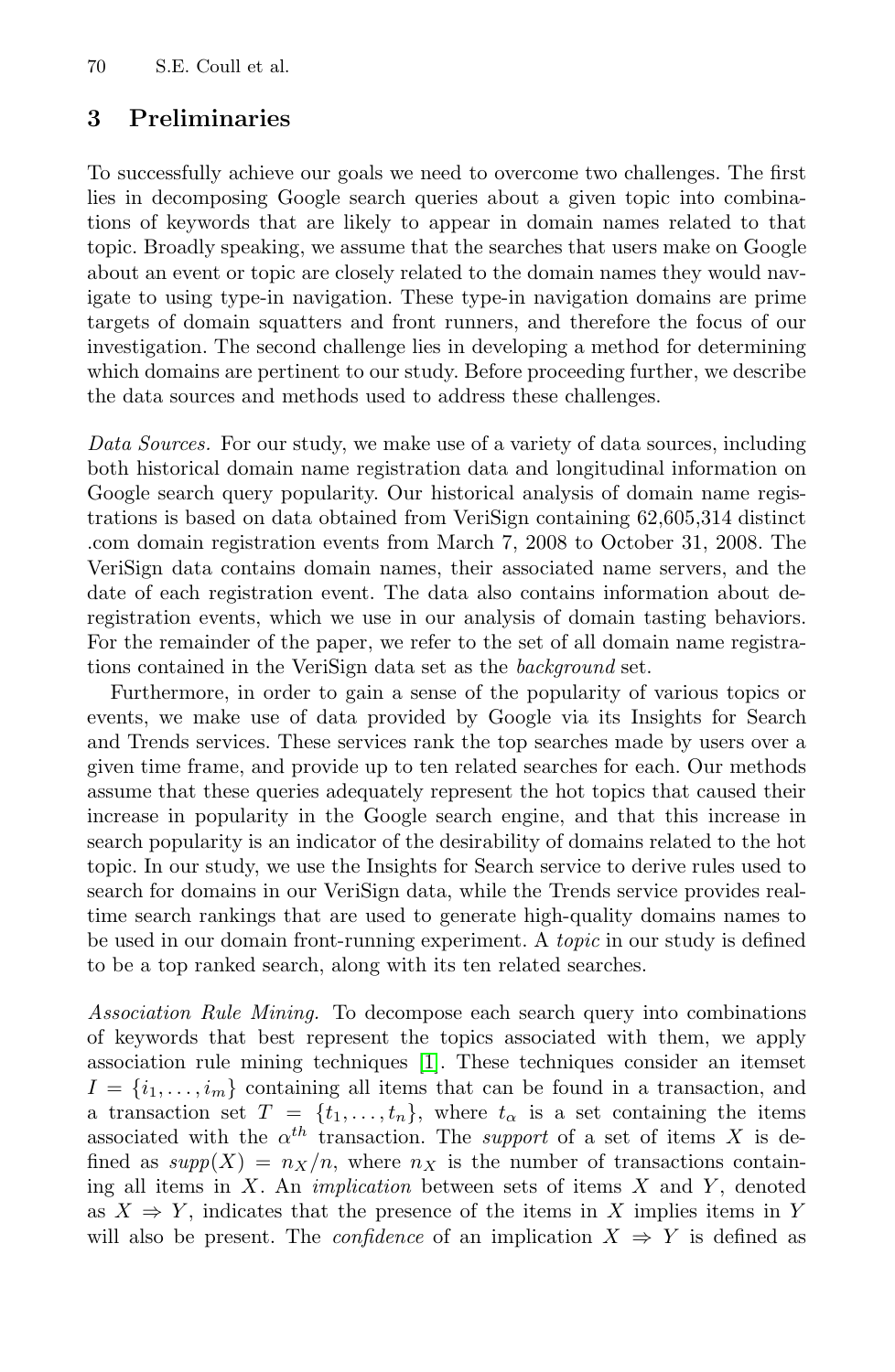$conf(X \Rightarrow Y) = supp(X \cup Y)/supp(X)$ . An implication is considered to be a *rule* if the sets have a sufficient level of support and confidence.

For our purposes, we use the notions of support and confidence defined above to decompose each Google query into groups of keywords that are specific to the topic at hand. To do so, we consider each of the n searches for a given topic to be transactions with each keyword in the search acting as an item in the transaction's set. We then decompose those searches into sets of co-occurring keywords based on the confidence of the keywords' pairwise implications. Specifically, we first examine each ordered pair of keywords in the search query to discover all of the bidirectional rules (*i.e.,* implications where the confidence in both directions is above our threshold), and merge them together by assuming transitivity among the implications. These bidirectional rules describe the groups of keywords that must appear together in order to be meaningful to the given topic. Next, we augment the rule set by examining unidirectional implications, which indicate that the antecedent of the implication should only be present where the consequent also exists. As before, we assume transitivity among the rules to merge them appropriately. If a keyword is not the antecedent in any rules, we add it as a singleton set. The algorithm returns the union of the rule sets for each of the search queries, which contain all of the groups of keywords that represent the topic associated with those searches.

Due to the inherently noisy nature of the data used in our study, it is important to carefully set thresholds used in ou[r r](#page-11-4)ule mining and other selection procedures. The threshold selection methodology is complicated by the fact that our data provides no notion of what values might be related to a given topic and what is not (*i.e.,* the data is unlabeled). Therefore, we make use of cluster analysis techniques to automatically set the thresholds used in our study, rather than appealing to manually derived thresholds. Specifically, we make the observation that we need only separate two classes of unlabeled values: those that are interesting with respect to our analysis and those that are not. Thus, to determine a threshold we first use the k-means++ algorithm [2] with  $k = 2$ to partition the unlabeled values into the sets  $S_1$  and  $S_2$  (*i.e.*, interesting and uninteresting), and set the threshold as the midpoint between these two clusters.

### **4 Domain Name Speculation**

Our first objective is to examine the relationship between new registrations and so-called hot topics in an effort to gain a better understanding of domain speculation. To do so, we follow an iterative process that consists of: (i) generating rules that are specific to the topic at hand, (ii) converting those rules into regular expression to select domains, and (iii) pruning and verifying the set of selected domains to ensure they are, in fact, related to the topic.

First, we gather Google Insights data for each month in 2008, and treat the set of searches related to the topics as transactions, which are used in our association rule mining algorithm to generate rules. Recall that a threshold confidence value dictates which implications in our set of transactions should be considered rules.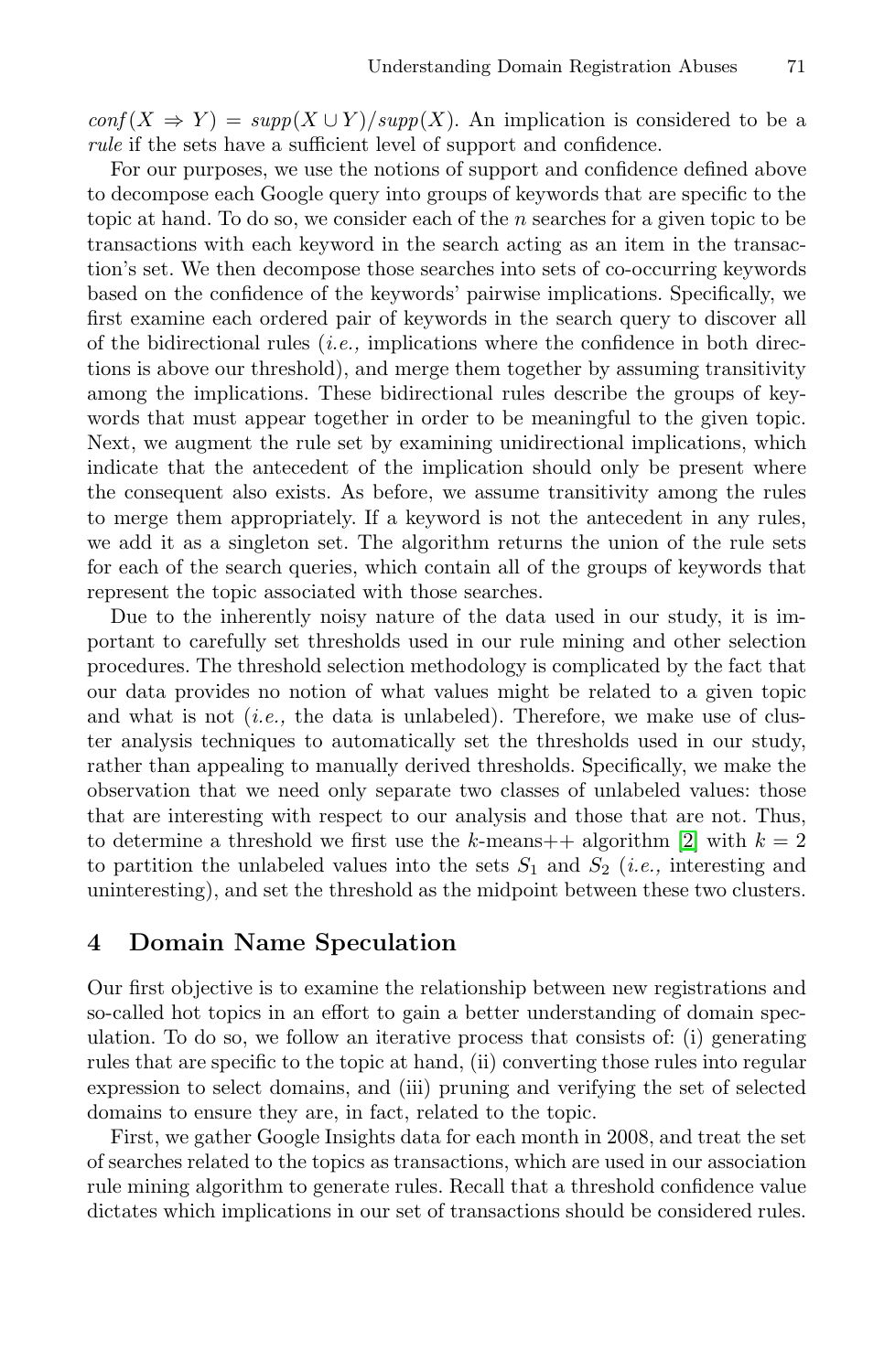<span id="page-4-0"></span>**Table 1.** Decomposition of a Google query into rules and regular expressions

| Google Query | Association Rule                                              | Regular Expression                                                                    |
|--------------|---------------------------------------------------------------|---------------------------------------------------------------------------------------|
|              | clinton vs obama $vs \Rightarrow$ clinton $\Rightarrow$ obama | $(*\text{clinton.}) \& (*\text{obama.})$ or<br>(.*clinton.*) & (.*obama.*) & (.*vs.*) |

To determine this threshold, we calculate the confidence between all pairs of keywords within a topic and use the threshold selection method discussed in Section 3 on these values to set the appropriate threshold. The resulting set of rules are further pruned to ensure that non-specific rules are discarded. To do so, we score each rule  $r_i$  for a topic as  $S(r_i) = \sum_{k \in r_i} supp(k) \times |k|$ , where  $r_i$  is a rule for the current topic (represented as a set of keywords),  $supp(k)$  is the support of keyword k, and |k| denotes the string length of the keyword k. Intuitively, this procedure produces rules for a topic that contain predominately long, important keywords, and removes those rules that may introduce irrelevant domains due to more general or shorter keywords. Again, we use the threshold selection method to set a threshold score for the rules associated with a topic, where all rules above that threshold are retained.

Given the high-quality rules generated for each topic, we convert them to regular expressions by requiring all keywords in a rule to be found as a substring of the domain, and that keywords in bidirection[al](#page-4-0) implications appear in their original ordering. To add a level of flexibility to our regular expressions, we also allow any number of characters to be inserted between keywords. The domains selected by the regular expressions for a given topic undergo one more round of pruning wherein the domain is assigned a score equal to the sum of the scores for each of the rules that matched it. These domain scores are given as input to the threshold selection algorithm, and any domains with scores above the threshold are manually verified to be related to the associated topic. These related domains are herein referred to as the *relevant* set. Table 1 shows an example of the conversion process from search query, to rule sets, and finally to regular expressions used to search our domain registration data.

*Results.* Our search methodology selected 21,103 distinct domain names related to 116 of the 120 hot topics from the VeriSign dataset. Of these, 15,954 domains in 113 topics were verified to be directly related to the topic at hand (*i.e.,* the relevant set). The percentage of relevant domains per topic, averaged over all topics, is 91%. Overall, these results indicate that the majority of our rules select high-quality domain names, with a small number of topics producing very general rules; often because of unrelated or non-specific Google search queries.

In order to discover the unique properties of the potentially speculated domains that our methodology selected, we examine several features and compare them to those of the background set of domains. First, we look at the distribution of registrations among the name servers and registrars within the background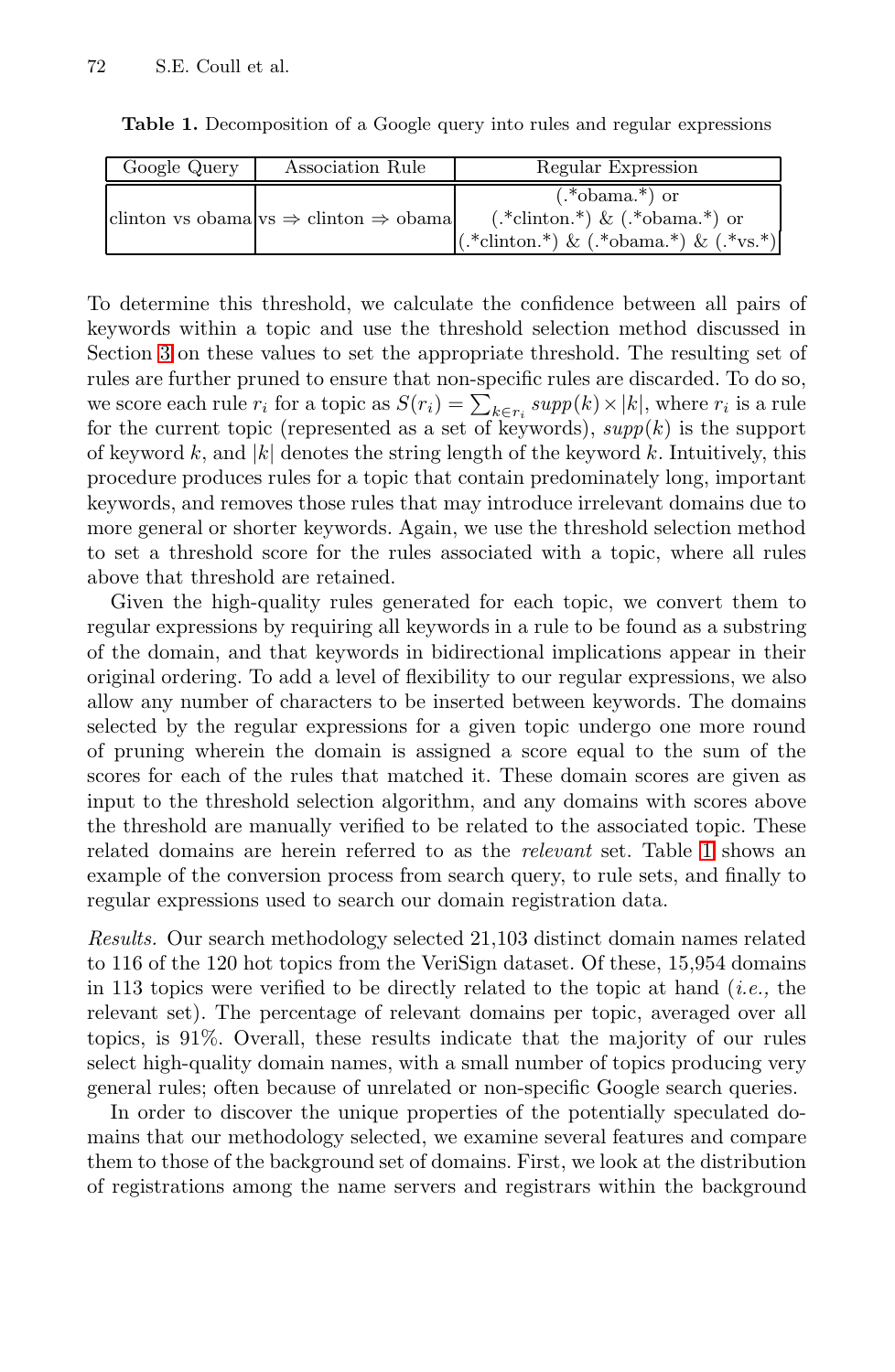





**Fig. 2.** Name servers in the relevant set

and relevant sets, respectively. In Figure 1, we show a log-scale plot comparing the background and relevant domain registrations associated with the top fifteen name servers in the background set. For clarity, we also provide the distribution of the top name servers in the relevant domain set in Figure 2. Clearly, the distribution of registrations over these two sets is significantly different as evidenced by the ranking of name servers and the comparison plot in Figure 1. In fact, when we take a closer look at the name servers, we find that the majority of those found in the relevant set are associated with domain parking services, whereas the background set contains a much smaller fraction.

Similarly, we compared the top registrars from the background distribution to those from the relevant set. To characterize the distribution of registrars for background domains, we use the VeriSign monthly reports for the .com top-level domain (TLD) to derive the number of domains registered by the top fifteen registrars over the eight-month period examined in our study. Our analyses reveal that some registrars, such as GoDaddy and eNom, West, maintain their popularity as registrars in both sets. However, there are also some very significant differences. For example, Network Solutions drops precipitously to a rank of ten in the relevant set, and several registrars are found exclusively in the relevant set. These findings indicate that some registrars are clearly preferred by speculators, just as the name servers above were, albeit to a lesser extent.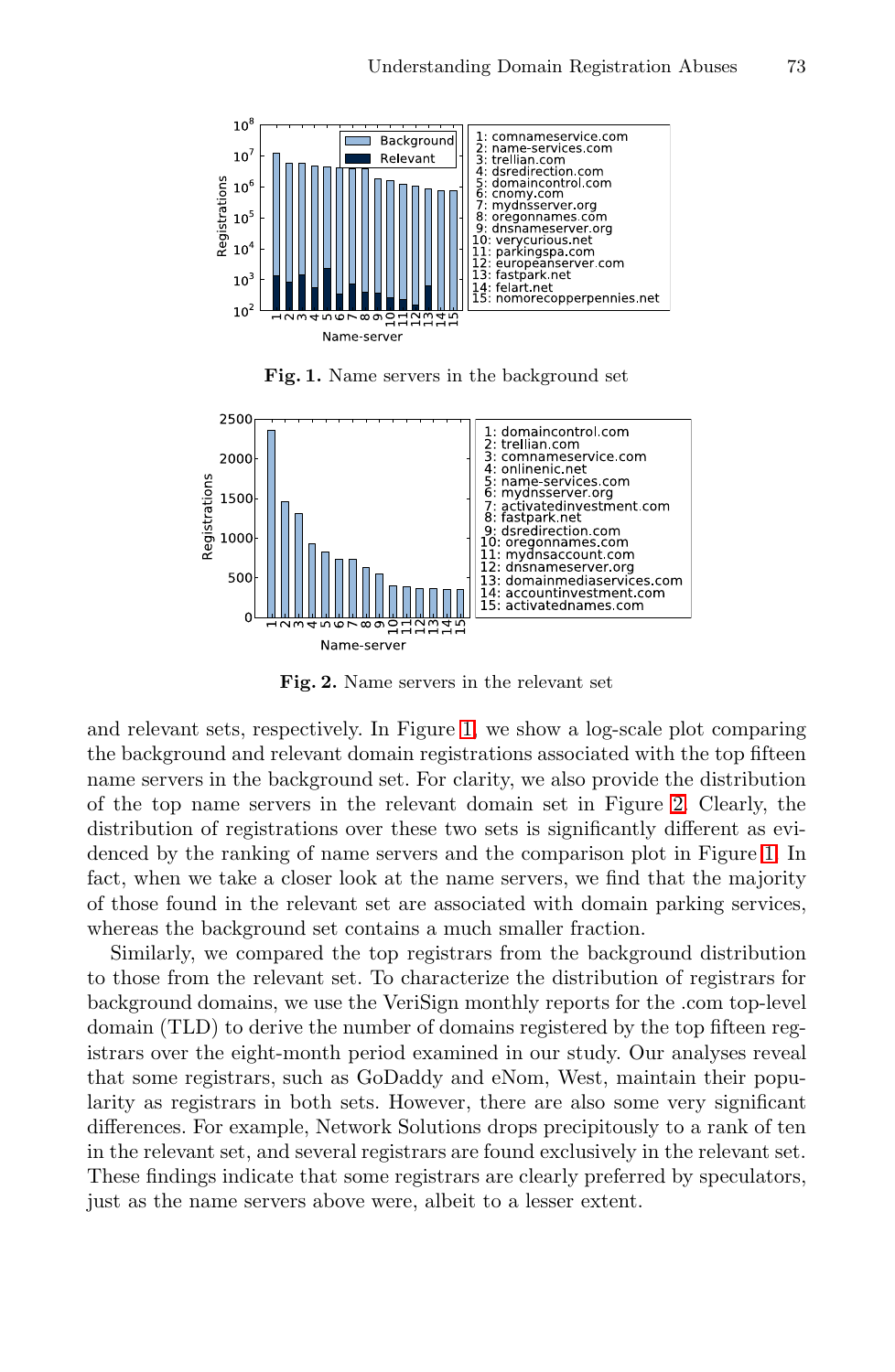<span id="page-6-0"></span>

<span id="page-6-1"></span>

Name-server

**Fig. 4.** Name servers in the relevant set

### **5 Domain Tasting**

The second form of questionable domain registration behavior that we study is domain tasting, where a registrar is allowed to delete a domain within five days of the initial registration at no cost, also known as the add grace period. This policy can be easily abused by registrars and registrants alike in order to gain information about the value of a domain via traffic statistics taken during the gra[ce](#page-6-0) perio[d.](#page-6-1) To study the prevalence of domain tasting, we select all domain names from the background set of domains that were registered and then deleted within five days, which we refer to as the *tasting* set.

*Results.* From the full VeriSign dataset, we identified 47,763,141 (76%) distinct registrations as the result of domain tasting, with 10,576 (66%) of those occurring in our relevant set of potentially speculated domains. On average, these tasting domains were registered for 3.4 days before being deleted under the no-cost grace period policy. Figures 3 and 4 shows the comparison of registrars and name servers between all relevant domains and those relevant domains involved in tasting activity. The graphs clearly illustrate that these relevant tasting domains are not strongly connected with particular registrars. However, there appear to be clear preferences for certain name servers by the tasters; in some cases representing all registrations for that server!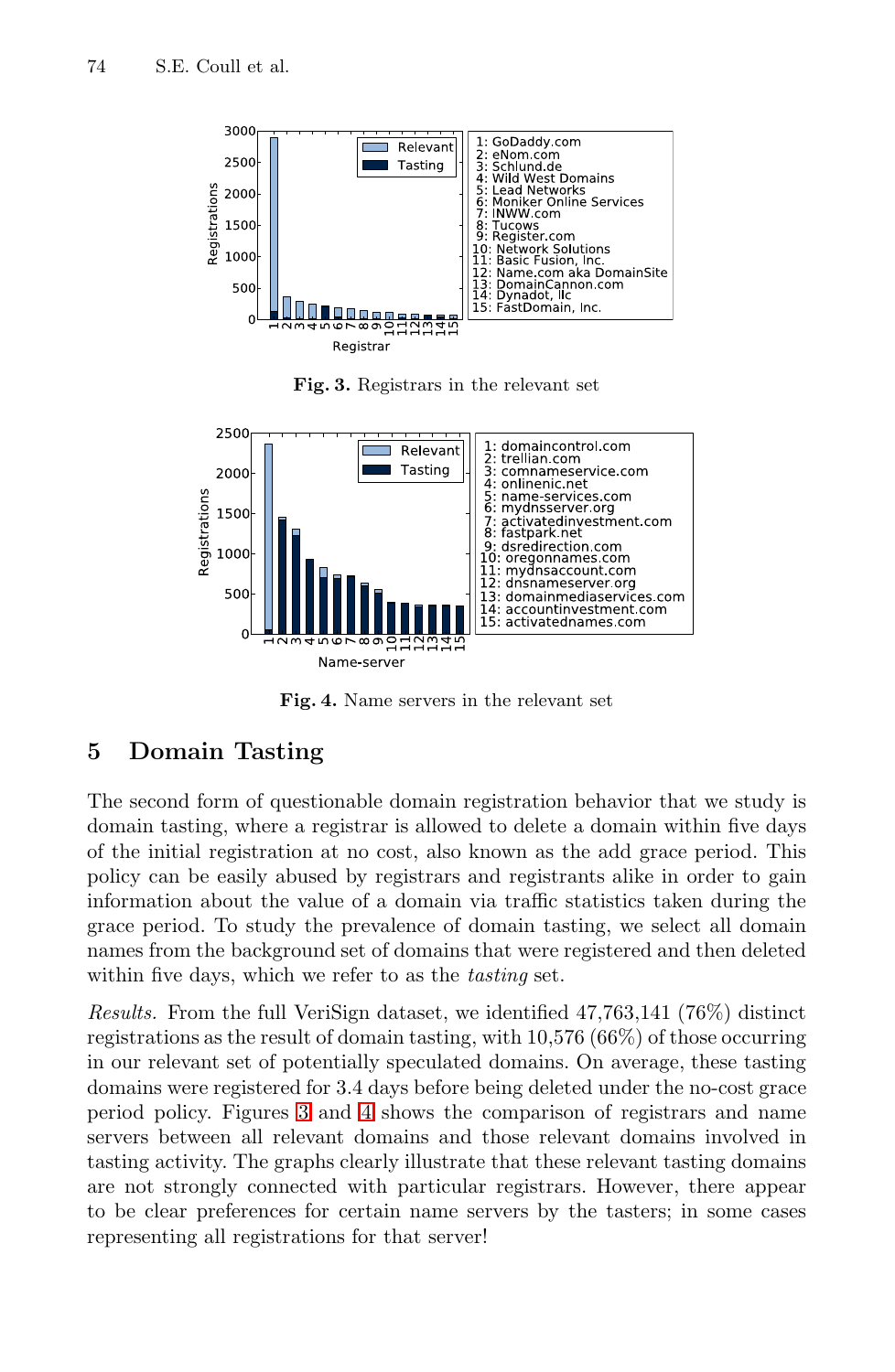

<span id="page-7-0"></span>**Fig. 5.** Changes in rank for name servers and registrars in the relevant domain set

In June 2008, ICANN made changes to their policies in order to limit the practice of domain tasting. These changes took effect on July 1st, 2008, which positions us perfectly to provide an independent analysis of the impact of this policy change on the tasting of .com domains. For our purposes, we split the dataset into a *pre-reform* period and a *post-reform* period. From our background data, we find 42,467,156 pre-reform tasting registrations with an average duration of 3.4 days, while the post-reform data shows 6,290,177 registrations with an average duration of 3.8 days. For our relev[an](#page-7-0)t domains, we have a similar proportion of tasting registrations with 9,270 pre-reform registrations and 1,433 post-reform registrations. These relevant tasting domains were registered for an average of 2.8 and 3.7 days, respectively. In both the background and relevant tasting domains, there is a clear trend toward longer registration periods after the enactment of tasting reform.

To examine the impact of the reform on the top fifty registrars and name servers in the background and relevant domain sets, we examine their change in rank after implementation of the new tasting policies. Figure 5 shows the change for names servers and registrars associated with the relevant set. Notice the substantial drops in rank for those name servers and registrars occupying the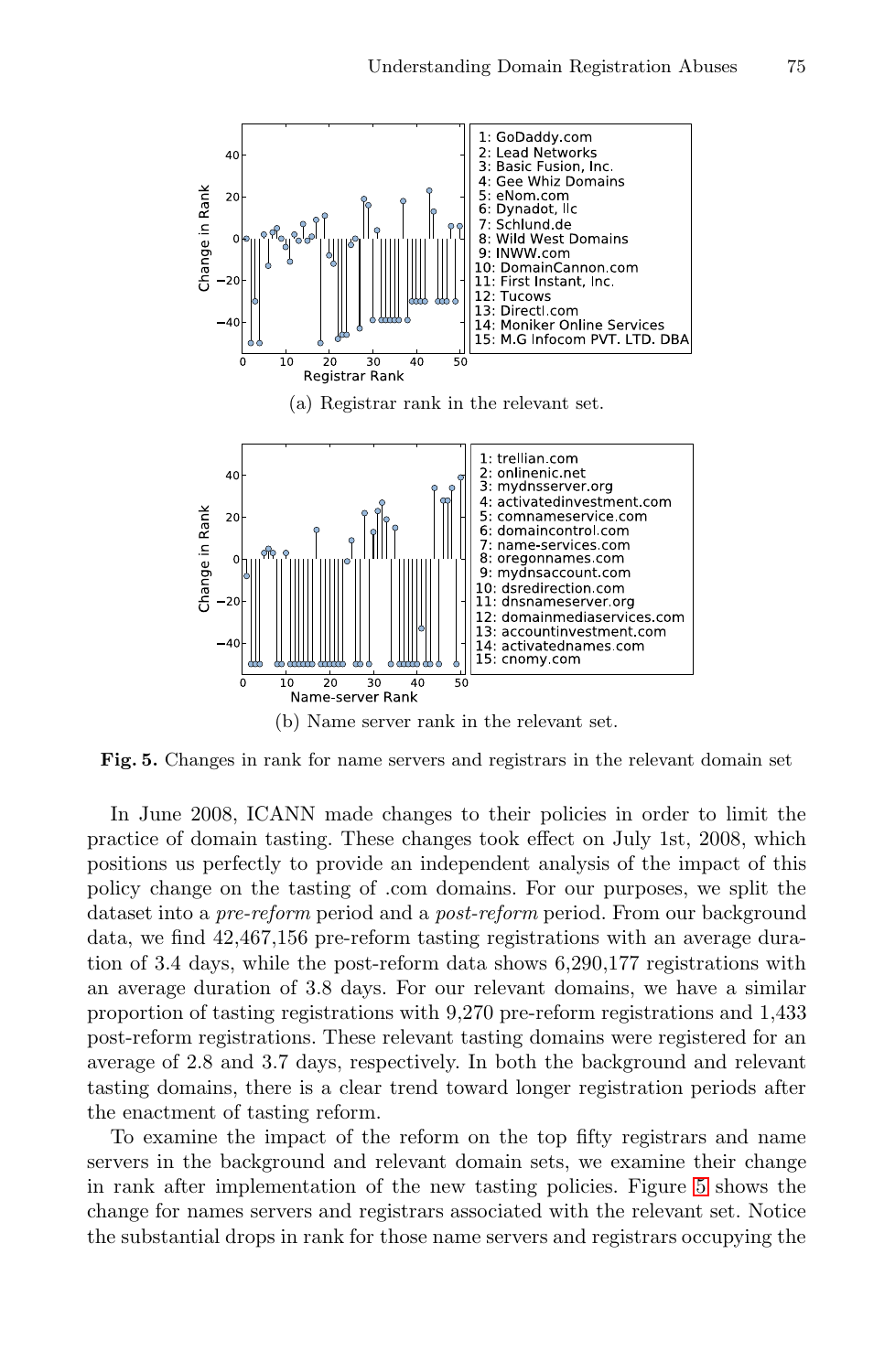<span id="page-8-0"></span>**Table 2.** Decomposition of a Google query into rules and domains

| Google Query | Association Rule                                                                                        | Domain Name                             |
|--------------|---------------------------------------------------------------------------------------------------------|-----------------------------------------|
|              | phillies world series phillies $\Rightarrow$ (world $\Leftrightarrow$ series) phillies worldseries.com, | worldseries.com,<br>worldseriesblog.com |

middle ranks (*i.e.,* positions 10-40 in the pre-reform data). Although several of the top-ranked name servers in both the background and relevant sets were predominantly associated with tasting domains, they are able to maintain – or even improve – their rank despite the drop in tasting registrations (*e.g.,* trellian.com).

### **6 Domain Front Running**

Finally, we explore the extent of domain front-running activities among the top domain registrars. To do this successfully, we need to generate relevant (and presumably desirable) domain names for very timely topics, then query domain regist[rar](#page-2-0)s for the availability of those domains in a manner that simulates widespread interest.

Our approach for generating domain names is similar to that of the rule generation procedure described earlier. We begin by gathering search queries from the top two popularity classifications (*i.e.,* "volcanic" and "on fire") for the current day from Google Trends, and use those searches as transactions in our rule mining process. As before, we set confidence and pruning thresholds for the rule generation for each topic separately using the threshold selection procedure described in Section 3. At the conclusion of this [pro](#page-8-0)cess we have a set of rules for each hot topic for the day.

For each association rule, we create domain names containing the keywords in the bidirectional implications of the rule in the order in which they appear in their original Google search. We then augment this domain name to generate additional names by creating all permutations of it with the keywords in the unidirectional implications. For singleton rules, we use the keyword by itself as the domain name string. Additional domains are generated by appending popular suffixes to the initial domains (*e.g.,* "2009," "blog," "online"). Table 2 provides a concrete example of the domain names generated by our methodology.

The generated domains are divided among the registrars in our study such that no two registrars receive the same domain name. The domains for each registrar are further divided into queried and held-out sets. This division of domains allows us to examine the increase in the rate of registration for those domains that were sent to registrars over those that were not, and pinpoint the increase in registration rate for certain domains to a particular registrar. Furthermore, in order to ensure that our queries appear to emanate from a diverse set of locations, we make use of the PlanetLab infrastructure to distribute domains for each topic to between two and four randomly selected nodes, which then query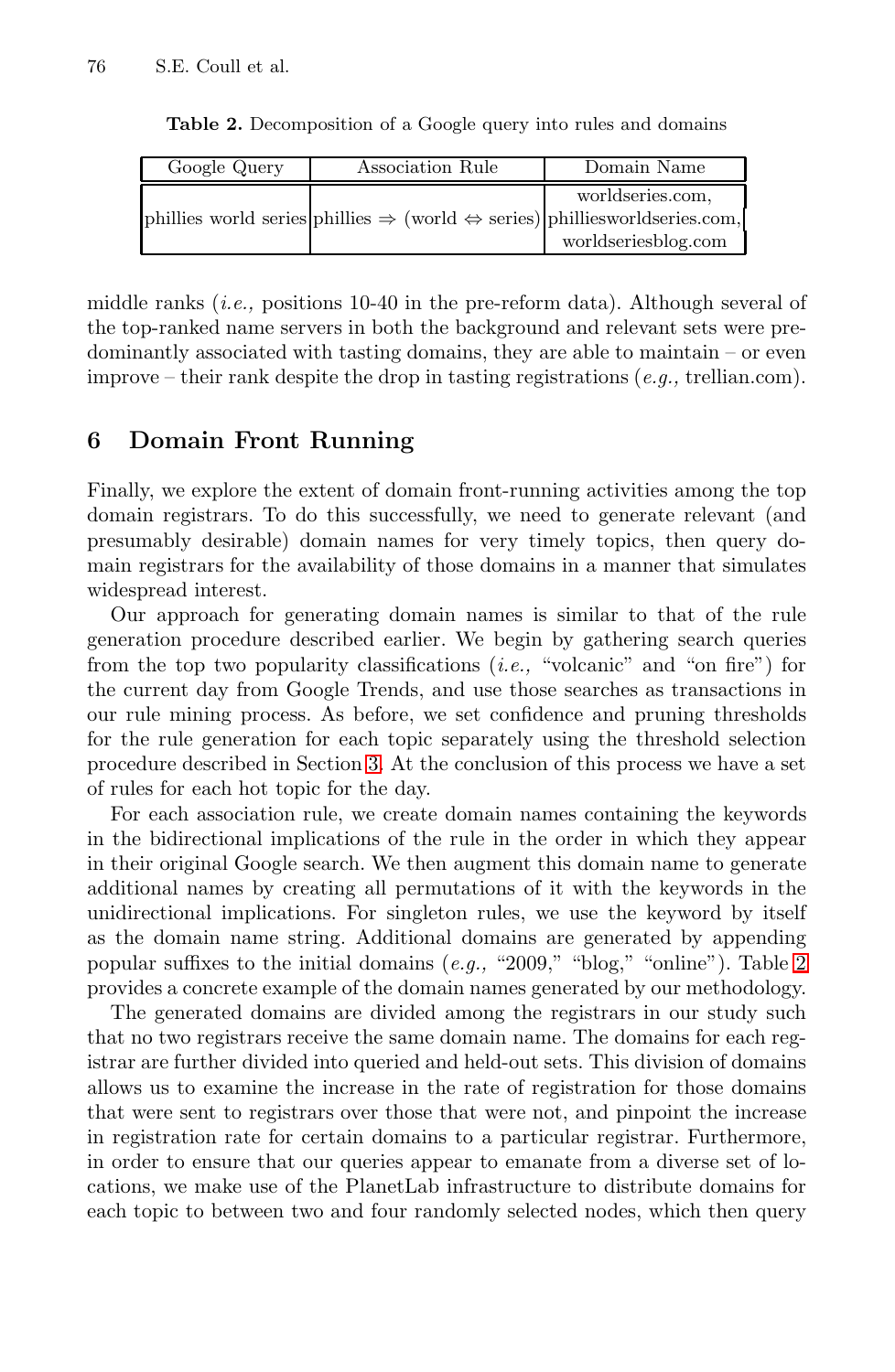the registrars for availability of these domains via the registrars' web site. Lastly, each day we check Whois records to determine if any of our queried domains were subsequently registered. In this experiment, we assume that a statistically significant increase in registration rate between queried and held-back domains by a particular registrar is related to front-running activities.

*Results.* In our study, we issued queries as described above to the nineteen most widely used registrars, accounting for over 80% of the market share according to RegistrarStats.com. Over the period spanning December  $1^{st}$  2009 to February  $1^{st}$ 2010, we generated 73,149 unique domains, of which 60,264 (82%) were available at the time of generation. Of those available at the time of generation, 16,635 were selected for querying and distributed to the PlanetLab nodes, leaving 43,629 domains in the held-back set. A total of 23 of the queried and 50 of the held-back domains were registered during this period.

To examine the significance of our results, we perform statistical hypothesis tests for each of the registrars in isolation. Specifically, we model the rate of registration in both the queried and held-back case as a binomial distribution with probability of success equal to the unknown rate of registration. The Fisher-Irwin exact test is applied instead of the standard z-test since it avoids approximation by a normal distribution and explicitly calculates the probabilities for the two binomials given the numbers of queried and held-out domains. Our analysis indicates that none of the registrars are associated with a statistically significant  $(p < 0.05)$  increase in the registration rate of queried domain names.

# **7 Summary**

In what follows, we discuss the implications from our empirical analyses, and examine the relationship among tasting, front-running, and speculation activities.

*On the Quality of the Generated Rules.* Based on the results of our speculation and front-running experiments, we argue that the rule mining and threshold selection methodologies worked surprisingly well given such noisy data. For our speculation experiments, we found that an average of 91% of the selected domains were related to their respective popular topics, and many of our automatically generated domains were indeed registered. For those rules that generated non-relevant domains, the primary cause can be attributed to incoherence in the related search terms provided by Google. Nonetheless, we believe that our techniques show significant promise in taking unstructured keywords and returning general rules that can be applied to a variety of problems.

*Incentives for Misbehavior.* A natural question that arises when considering these abusive domain registration behaviors is: what are the incentives that drive them? To begin to answer this question, we performed a cursory analysis of the contents of potentially speculated domains selected by our methodology, along with an examination of potential ad and resale revenue associated with the topics in our study. Most of the domains that we examined contained significant pay-per-click ad content, and our analysis showed that many of these sites were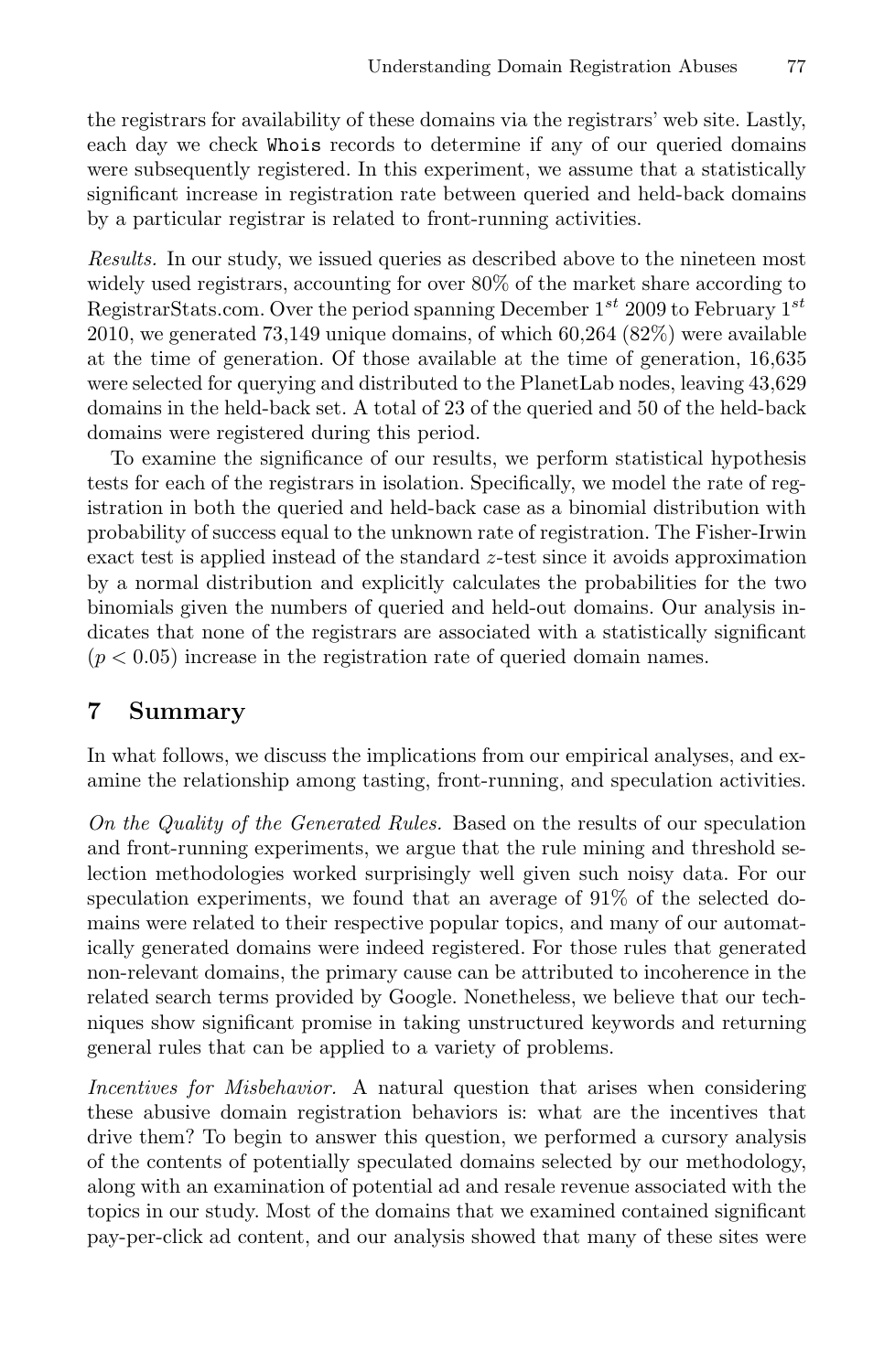hosted by known domain parking firms. Based on data gathered from Google's AdWords Traffic Estimator, we found that the average cost-per-click for the topics in our study was \$0.76 per click, and many of these topics have expected click rates in the 300-400 clicks per day range. Beyond ad revenue, some domain names associated with the topics we studied were resold for an average price of \$1,832, with the largest of these being \$15,500 for obama.net.

Clearly, there is significant financial incentive to both resell popular domains and to use parking services to generate advertising revenue. In fact, as long as the average revenue among the domains owned by the speculator exceeds the hosting and registrations costs, the speculator is better off retaining as many domains as possible and only serving ad content. As a concrete example, we note that the keywords associated with the automatically generated domains from our front-running study would have produced revenue in excess of \$400 per day, while domain parking services can be purchased for as little as \$3.99 per domain each month. This represents a net profit of approximately \$11,700 per month from ad revenue alone for the 73 registered domains in our frontrunning study! Furthermore, the strong connection between domain popularity and revenue provides insights into the use of tasting and front-running behaviors as a mechanism for determining the true market value for domains without having to invest capital.

*Difficulty of Measurement.* Another surprising lesson learned from our study is that many of these questionable registration behaviors are particularly difficult to definitively measure. In the case of speculation, we attempted to use several metrics to distinguish those domains registered due to speculation from those registered for legitimate use, including the length of registration, the timeliness of the registration after the increase in search popularity, the rate at which hosting changes, and manual inspection of web page content. Of these, only inspection of the content yielded any significant results, and even in this case there were several instances where it was difficult to identify the true purpose of the page (*i.e.,* to deliver legitimate content, or to serve ads). In our cursory examination, 60% of sites redirected users to parking web pages that contain only ad content, while in the remaining cases the pages contained a non-trivial number of ads in addition to seemingly legitimate content.

In regard to front-running, while we found no statistically significant evidence of misbehavior by registrars, during the course of this study we uncovered the fact that many registrars have several subsidiaries that also performed registration duties on their behalf. The connections among these entities are exceedingly difficult to discover and, unfortunately, little information exists in the public domain that can be used to confirm them. Therefore, if some registrars were involved in front-running behaviors, it is entirely possible that they could hide questionable activities by routing registrations through subsidiaries or partners. As a whole, these results call into question overhasty statements by ICANN that front running is not occurring. Moreover, from what we can tell, these relationships frequently change, underscoring the difficulty in detecting misbehavior by dishonest registrars.